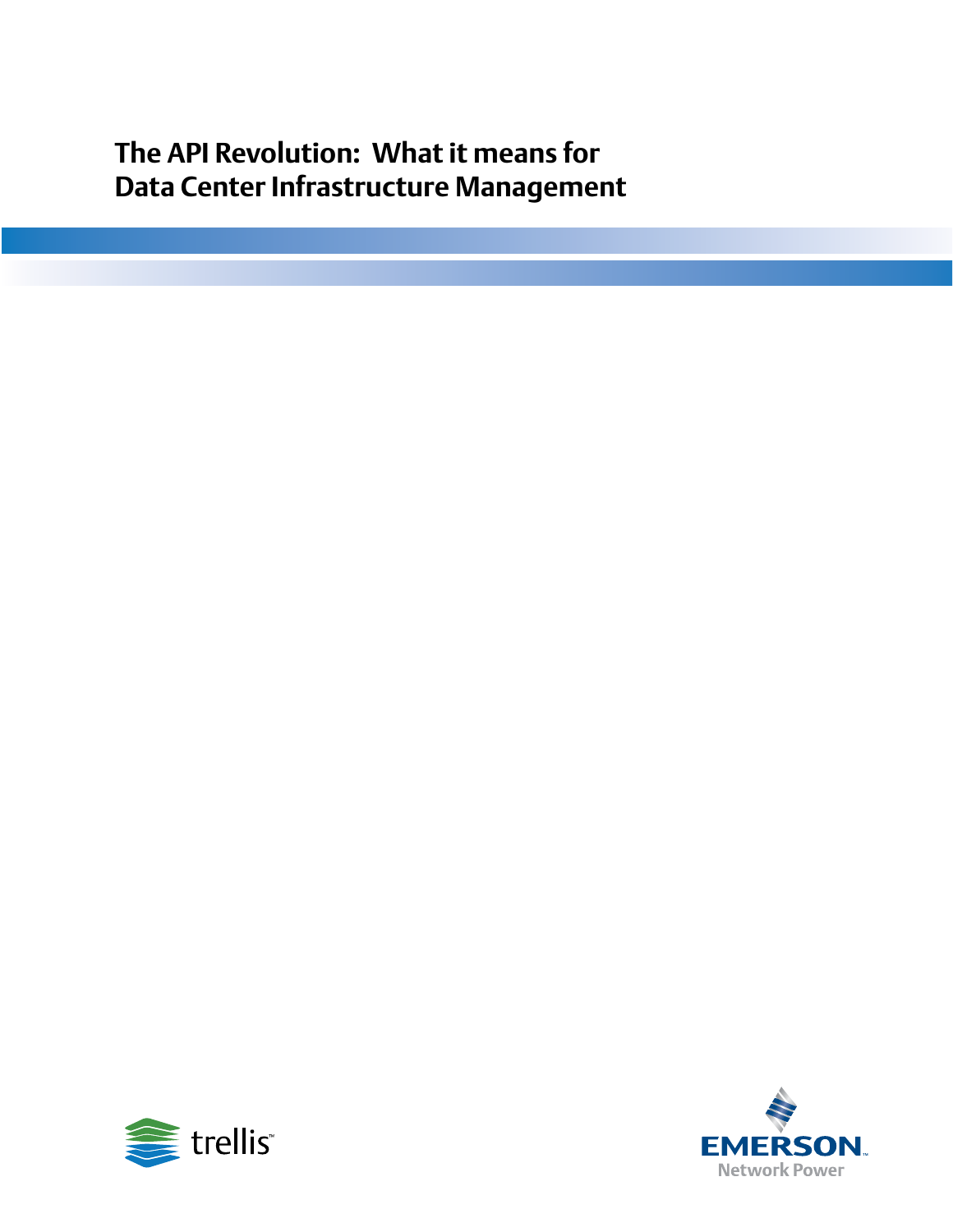# **The API Revolution**

Most, likely you are familiar with application programming interfaces (APIs) and don't even realize it - in fact you might be using them every day. Simply put, they are specifications, routines or protocols that allow dissimilar systems to exchange information. Traditionally, APIs have been viewed as an IT development tactic – but today they are experiencing an important role as a business enabler. Fueled by web technologies, APIs are revolutionizing how information is transacted across and beyond the enterprise in a wide variety of industries and sectors, including data center infrastructure management (DCIM).

# **From IT Tactic to Business Strategy**

Since the beginning of structured programming in the 1960's, APIs have traditionally been designed within the context of an IT project. Although technically complex, their job was straightforward: allow information to transact between disparate software systems or technologies. The technical knowledge wrapped in the complicated footprint of each API remained with its developer(s); its value did not translate to other areas of the organization.

In the late 20<sup>th</sup> century, as new technologies emerged and businesses evolved around them, APIs and the rest of the legacy environment began to accrue technical debt.1 Meanwhile, savvy Web developers and IT entrepreneurs began reimagining how APIs could be used in the new Internet economy. Rather than pointing information transactions inward and holding their value within enterprise IT walls, they pointed the information transactions outward – and used web APIs to build booming online businesses.



# **Successful API-centric Companies**

Netflix is a prime example of a business that achieved success through a thriving API ecosystem. The digital media company streams movie and TV content to over 1,000 types of devices, including, smartphones, "smart" TVs, tablets, computers, laptops, and gaming consoles. It also makes other content, such as ratings, recommendations and its catalog, available to countless websites. And it does all of this through APIs. In fact, the company receives roughly 5 billion requests per day from its public APIs.<sup>2</sup>

Other successful organizations with robust API ecosystems include Salesforce.com, Google, Amazon, eBay, Facebook and Twitter. All have experienced tremendous growth over the last 10-15 years, and all need APIs to serve a spectrum of devices in order to reach customers. Making their APIs public allows these companies to outsource innovation; third-party developers experiment with their information assets and share revenue streams, making it a win-win for all.

# **APIs Are Changing Enterprise IT**

Since 2005, the number of public APIs has climbed from zero to over 13,000, with the rate of increase skyrocketing in recent years.3 This swift rise has prompted a great deal of conversation among enterprise IT, technology thought-leaders and analysts alike. Deloitte has referred to the escalation in API popularity as a "revolution," and talked candidly about the disruption APIs are causing enterprise IT.<sup>4</sup> Similarly, Harvard Business Review warned its readers in 2013: "If your enterprise IT is only focused on the internal enterprise, you're already falling behind in the API economy."5 More recently, Gartner predicted that 25% of enterprises will have an enterprise app store by 2017.<sup>6</sup> This suggests that the API revolution is truly widespread, and happening more rapidly and forcefully than many organizations may realize.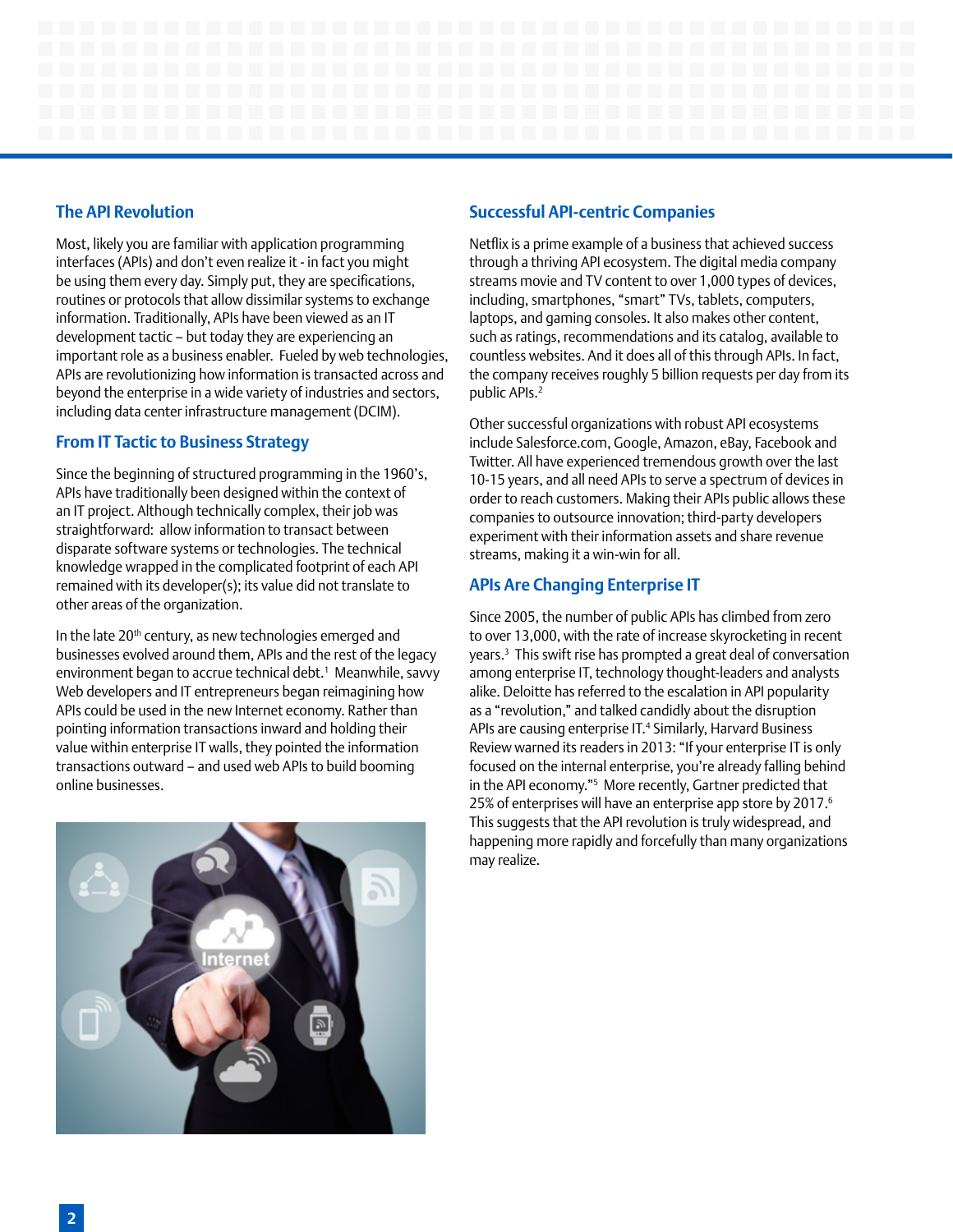### **Data Center Challenges**

As enterprise IT faces disruption from APIs, cloud computing and the rapidly growing Internet of Things (IoT), $^7$  operational challenges at the data center are escalating. The foremost challenge is planning and managing data center capacity and the ever-increasing amount of information flowing through the enterprise.

# **Meet the Petabyte**

During the last decade, terabytes were the standard measurement for massive amounts of data. Today, it is the petabyte. One petabyte equals 1,000 terabytes, or 1,000,000 gigabytes. To put the size of a petabyte into perspective: If the average MP3 encoding for a mobile device is 1MB per minute, and the average song lasts four minutes, then one petabyte of songs would last over 2,000 years playing continuously.8 When you consider that Google® processes 20 petabytes of information per day,9 the value of state-of-the-art data center management takes on new meaning.

Even if your capacity requirements aren't in the Google realm, staying ahead of the data deluge and keeping your businesscritical systems up and running has never been more challenging. It is getting increasingly difficult to use customary tools for backup, provisioning, device migration, extraction, replication, translation and loading. And the standard approach of building infrastructure incrementally to support a higher data volume is no longer effective or efficient, especially considering the scalability needs incumbent in cloud computing.

# **Applications on the Rise**

Spurring the increase in data volume is the rise in the number of applications being used throughout the enterprise. In 2014, Forbes reported that an average of 508 applications were in use daily at enterprises. While many of those applications were enterprise apps, many of the most frequently used ones were not. In fact, the top ten apps being used daily included Google, Facebook, Gmail, Twitter, LinkedIn, Dropbox, Pinterest and SalesForce.com.<sup>10</sup>

Certainly, as data from employees' personal and professional lives become more intertwined, and the number of web apps available for business and personal use increases, the more complex it becomes to manage the data – not only from a volume standpoint, but also from data security and data quality perspectives.

# **The Need to Simplify**

Add to these challenges the mandate for today's data centers to do more with less, and one thing becomes clear: Data centers need to find a way to more efficiently and effectively manage enterprise data and monitor, manage and control the infrastructure that supports them. Indeed, as the volume of data and devices in the IoT escalates, the need for data centers to automate and simplify critical tasks becomes increasingly important.

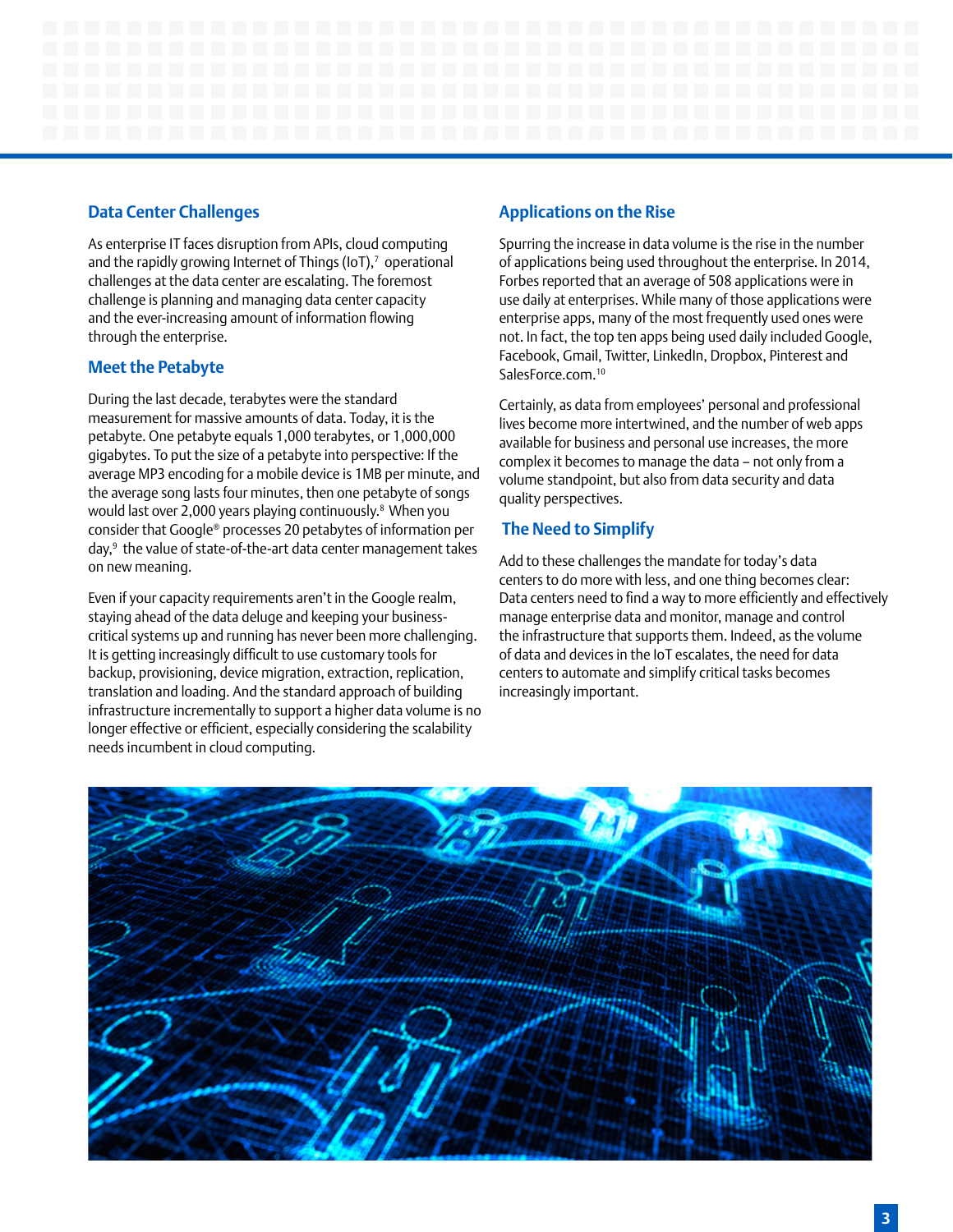### **How APIs are Shaping Data Center Infrastructure Management**

Data center infrastructure management (DCIM) is a comprehensive set of tools designed to integrate, coordinate and optimize data center function by monitoring and managing IT and facilities resources and energy consumption.11 DCIM solutions represent a young industry that is meeting the long-standing need to bridge the gap between IT and facilities management. When Gartner published its first-ever Magic Quadrant for DCIM Tools report in 2014, it was a clear indication that the industry had arrived. At that time, roughly 12% of large data centers in North America had deployed DCIM tools, and Gartner predicted that the figure would rise to 60% by 2017. This rapid rate of adoption speaks to how hungry enterprise is for a solution that can continuously optimize power, cooling, space and functionality of the data center, and create greater efficiencies while reducing operational risk and costs.

Like many newer industries, DCIM is evolving quickly by impacting business processes– and APIs are there to support this evolution. APIs provide the mechanism to move the data center from manually configuring hardware and provisioning applications to using automated, scalable techniques. Integrations via APIs to both BMS and ERP systems in an organization provide end-to-end visibility - from facilities to IT systems - to how well the data center is operating, for example. A well-designed API may allow the hardware and software underneath it to change without requiring the API calls themselves to change. In this way, APIs become the backbone of a flexible infrastructure capable of supporting both legacy IT and newer cloud environments.



An API-centric DCIM platform can transform the data center from a physical infrastructure with silos of independently managed devices, to a virtualized one based on infrastructure services. It can provide integration, automation, virtualization and visualization at all layers of the data center – offering agility and efficiencies never before possible:

- Aggregates large amounts of real-time information from all areas of the data center and makes it immediately available to operators and other stakeholders
- Simplifies integration of applications running inside and outside of the data center, improving collaboration across the enterprise and with third-party systems
- Enables communication with smartphones and tablets, allowing technicians to monitor, control and analyze data anytime, from anywhere, using any device
- Provides a centralized, fully integrated view of operations across IT and facilities, increasing real-time intelligence, factbased decision-making and swift action
- Allows integration with BMS and ERP systems, giving colocation providers access to the controls and information they need to better serve tenants

### **Important Questions to Ask**

Many enterprises today have already determined the need for a DCIM solution to increase availability and productivity in the data center, but the concept of an API-rich solution is new to most. When evaluating DCIM providers, we suggest that you ask the following questions as part of your evaluation:

- **1**. Does your company have an API strategy?
- **2**. Does your DCIM solution incorporate APIs? If so, how?
- **3**. How scalable is your solution?
- **4**. How will it reduce my data center costs?
- **5**. Does it allow users to monitor, control and analyze data center assets in real-time?
- **6**. Can technicians access all of its capabilities using mobile devices?
- **7**. What are analysts saying about the solution?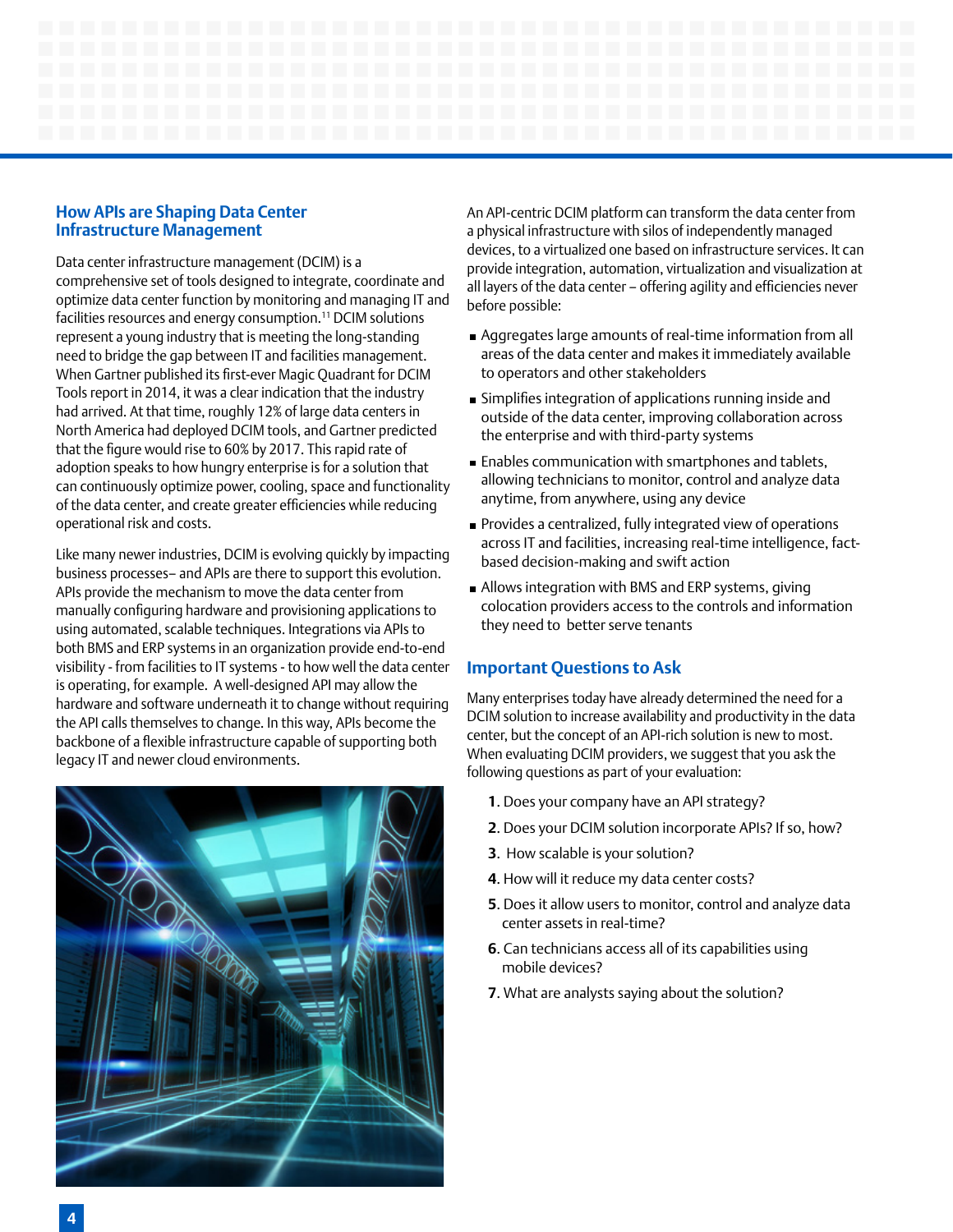### **Conclusion**

APIs are revolutionizing how organizations are using information assets to collaborate across and beyond the enterprise, and in some cases, create new revenue streams. At data centers, APIs are ushering in new capabilities that make data center infrastructure management more automated, scalable and productive. Because organizations that embrace the API revolution will be better positioned for future growth, be sure to ask about their API strategy when evaluating DCIM providers.

#### **Sources**

<sup>1</sup> George Collins & David Sisk, "Tech Trends 2015: What is API Economy?" Deloitte University Press, January 29, 2015, accessed April 20, 2015, http://dupress.com/articles/tech-trends-2015-what-is-api-economy/

2 Collins & Sisk, January 2015.

 3 ProgrammableWeb, accessed April 20, 2015, http://www.programmableweb.com/

4 Collins & Sisk, January 2015.

- <sup>5</sup> Thomas H. Davenport & Bala Iyer, "Move Beyond Enterprise IT to an API Strategy," Harvard Business Review, August 6, 2013, accessed April 22, 2015, https://hbr.org/2013/08/move-beyond-enterprise-it-to-a/
- 6 "Gartner Says That by 2017, 25 Percent of Enterprises Will Have an Enterprise App Store," Gartner, February 12, 2013, accessed April 25, 2015, http://www.gartner.com/newsroom/id/2334015
- <sup>7</sup> "Gartner Says the Internet of Things Installed Base Will Grow to 26 Billion Units By 2020," Gartner, December 12, 2013, accessed April 24, 2015, http://www.gartner.com/newsroom/id/2636073
- 8 Brian McKenna, "What Does a Petabyte Look Like?" Computer Weekly, March 2013, accessed April 24, 2015, http://www.computerweekly.com/feature/What-does-a-petabyte-look-like
- 9 Susan Gunelias, "The Data Explosion in 2014 Minute by Minute," ACI, June 12, 2014, accessed April 24, 2015, http://aci.info/2014/07/12/the-data-explosion-in-2014-minute-by-minute-infographic/
- <sup>10</sup> Ben Kepes, "Latest Application Use Survey Results More Use, More Risk," Forbes, July 31, 2014, accessed April 25, 2015, http://www.forbes.com/sites/benkepes/2014/07/31/latest-enterprise-application-usesurvey-results-more-use-more-risk/
- <sup>11</sup> "Magic Quadrant for Data Center Infrastructure Management Tools," Gartner, September 14, 2014, accessed April 20, 2015, http://www.gartner.com/technology/reprints.do?id=1-226CML7&ct=140923&st=sb